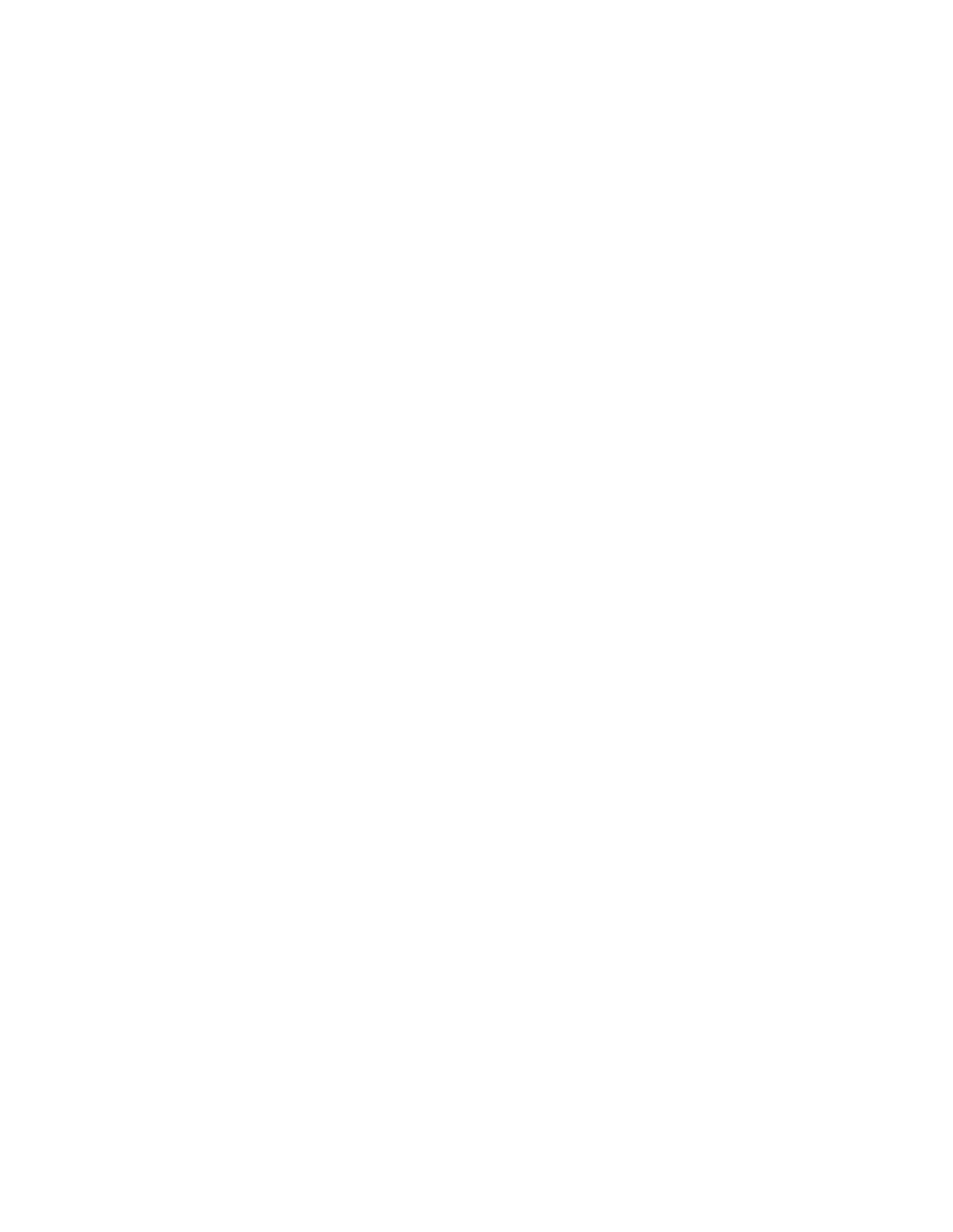# **TABLE OF CONTENTS**

i

| Page                                                                                                                |  |  |  |  |
|---------------------------------------------------------------------------------------------------------------------|--|--|--|--|
| A. The categorical rule applied below<br>conflicts with this Court's                                                |  |  |  |  |
| B. The split of authority is no less real<br>because the cases comprising the<br>split involved different facts and |  |  |  |  |
| C. The question presented is                                                                                        |  |  |  |  |
|                                                                                                                     |  |  |  |  |
| <b>TABLE OF AUTHORITIES</b>                                                                                         |  |  |  |  |
| <b>CASES</b>                                                                                                        |  |  |  |  |
| Amerisource Corp. v. United States,<br>Arkansas Game & Fish Comm'n v. United                                        |  |  |  |  |
| States,                                                                                                             |  |  |  |  |
| Bennis v. Michigan,                                                                                                 |  |  |  |  |
| <i>Brewer</i> v. <i>State</i> ,                                                                                     |  |  |  |  |
| Garrett v. City of Topeka,                                                                                          |  |  |  |  |
| Hawaii Hous. Auth. v. Midkiff,                                                                                      |  |  |  |  |
| <i>Just v. Marinette Cty.,</i>                                                                                      |  |  |  |  |

201 N.W.2d 761 (Wis. 1972) .......................... 8

139 S. Ct. 2162 (2019) ................................ 5, 7

*Knick* v. *Twp. of Scott*,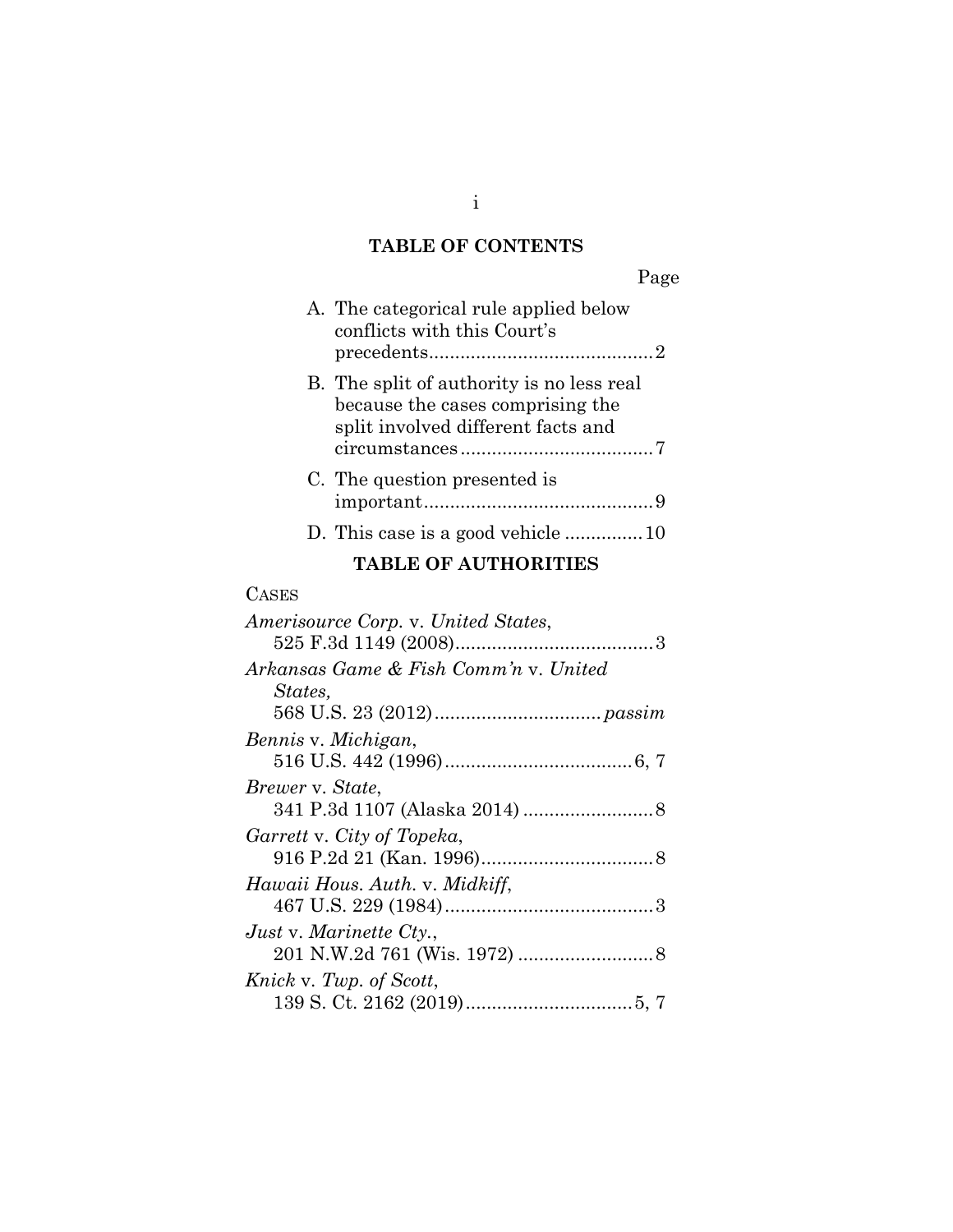# **TABLE OF AUTHORITIES—continued**

Page

| Loretto v. Teleprompter Manhattan CATV |  |
|----------------------------------------|--|
| Corp.,                                 |  |
|                                        |  |
| Michigan v. Long,                      |  |
|                                        |  |
| Mugler v. Kansas,                      |  |
|                                        |  |
| Omnia Com. Co. v. United States,       |  |
|                                        |  |
| Pennsylvania Coal v. Mahon,            |  |
|                                        |  |
| Pumpelly v. Green Bay Co.,             |  |
|                                        |  |
| Soucy v. State,                        |  |
|                                        |  |
| United States v. General Motors Corp., |  |
|                                        |  |
| United States v. Russell,              |  |
|                                        |  |

ii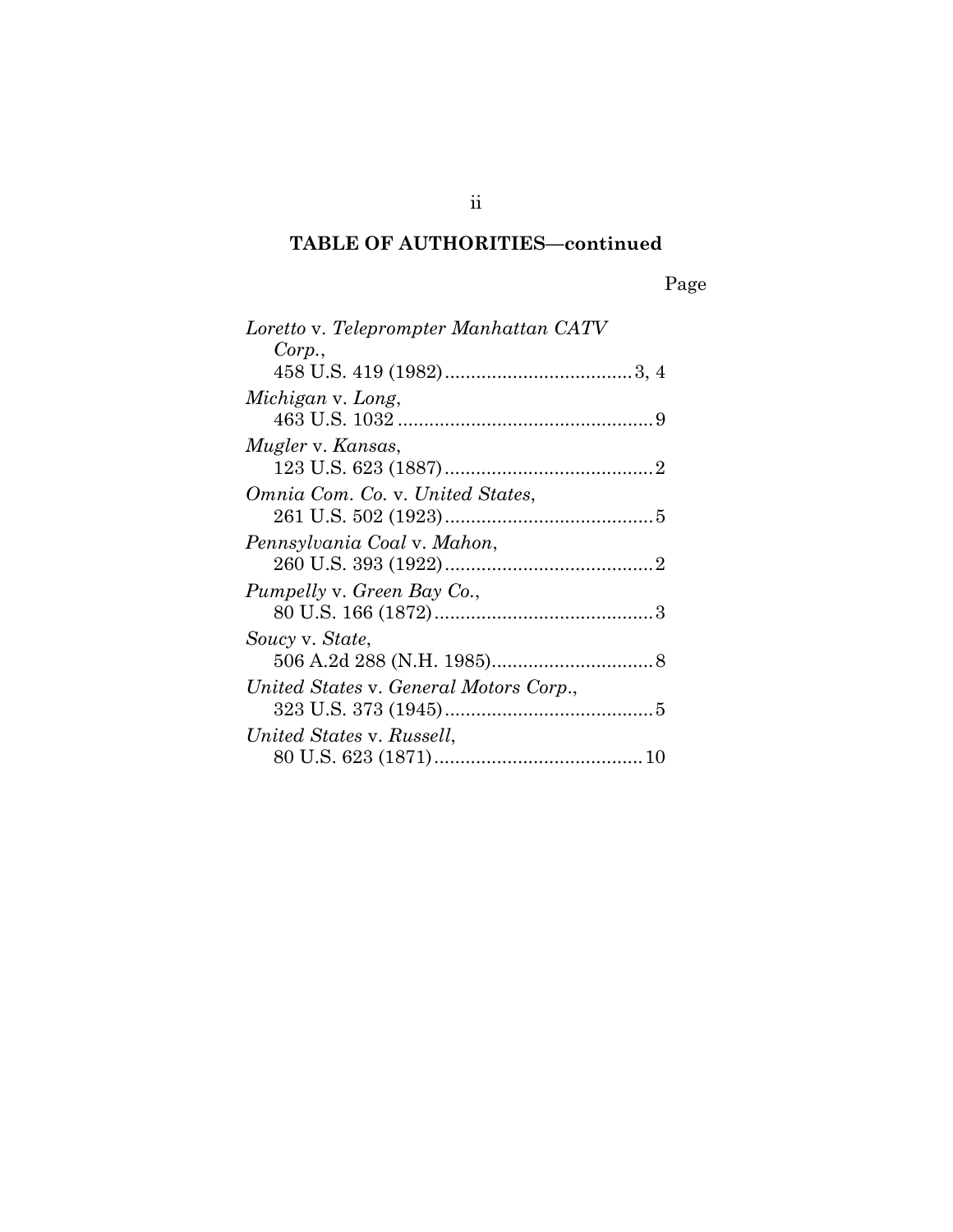#### **REPLY BRIEF FOR PETITIONERS**

The brief in opposition confirms both the narrowness and the urgency of the question presented. Respondents do not dispute that the ruling below turned entirely on the Tenth Circuit's embrace of a categorical rule: Exercises of the police power cannot give rise to compensable takings. See, *e.g.*, Resp. Br.11.<sup>1</sup> And Respondents confirm that the decision below represents a growing trend among the lower federal courts in embracing just such a categorical rule. Resp. Br. 25–27.

Certiorari is warranted because this categorical rule flies in the face of this Court's repeated holdings rejecting categorical exceptions to the justcompensation requirement of the Fifth Amendment. Certiorari is also warranted because lower courts are split: Federal courts increasingly apply a categorical exemption for the "police power," but many state high courts have refused to. The question presented is important, and this case is a good vehicle to resolve that question. The petition for certiorari should be granted.

<sup>&</sup>lt;sup>1</sup> At points, Respondents seem to treat the police power exemption relied upon below as an exemption for powers exercised by law enforcement. *E.g.*, Resp. Br. 12. At other times, they refer to a broad conception of the police power as encompassing "nothing more or less than the powers of government inherent in every sovereignty to the extent of its dominions." Resp. Br. 29 (quotation marks omitted). It is the latter, broad meaning that the opinion below uses. See App. 14 (holding that the "police power" is the government's "authority to provide for the public health, safety, and morals." (quotation marks omitted)).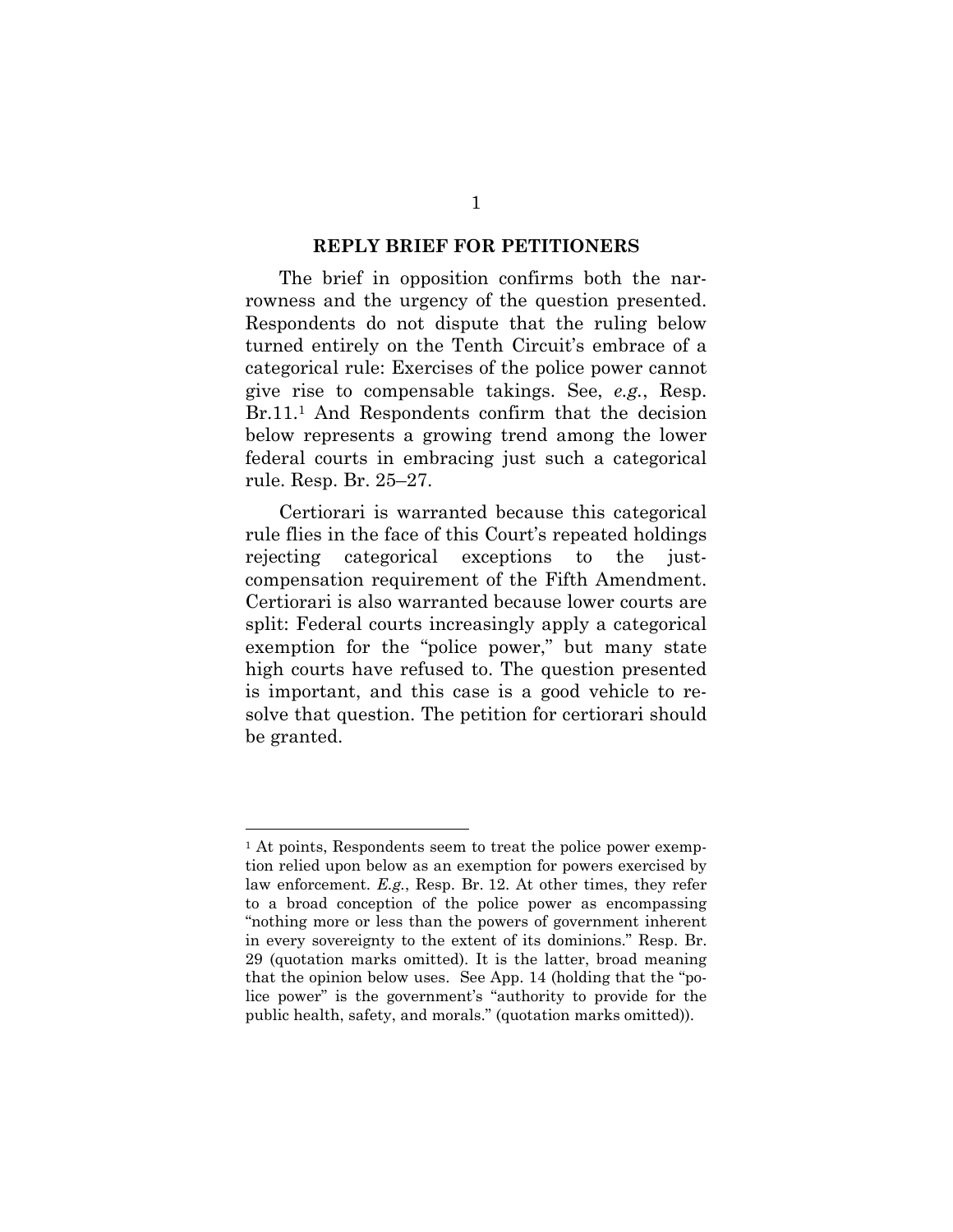## **A. The categorical rule applied below conflicts with this Court's precedents.**

The petition establishes that the holding below conflicts directly with this Court's precedents, which uniformly direct lower courts to avoid any categorical rules that would exclude particular kinds of government conduct from the Takings Clause. Pet. 6–14.

Respondents resist this conclusion by repeatedly stressing that there is a "distinction between the police power and the power of eminent domain." Resp. Br. 10, 11, 16, 17. So there is. But it does not follow that the exercise of the police power can never cause a taking.

To be sure, some of this Court's nineteenthcentury and early twentieth-century precedents suggest that valid exercises of the police power do not require compensation. *E.g.*, *Mugler* v. *Kansas*, 123 U.S. 623, 668–69 (1887). But these decisions were all written against the backdrop of a far more restrictive view of the valid scope of the police power—a view that, for better or worse, this Court has abandoned. Since at least *Pennsylvania Coal* v. *Mahon*, this Court has been clear that its just-compensation analysis does not hinge solely on the character of the government's actions but instead largely on "the extent of the diminution" of a property interest. 260 U.S. 393, 413 (1922). "When [that diminution] reaches a certain magnitude, in most if not all cases, there must be an exercise of eminent domain and compensation[.]" *Ibid.* 

This Court's modern cases are even clearer. Contrary to the opinion below, the Court has repeatedly held that compensation can be required even where the government has not violated the scope of its pow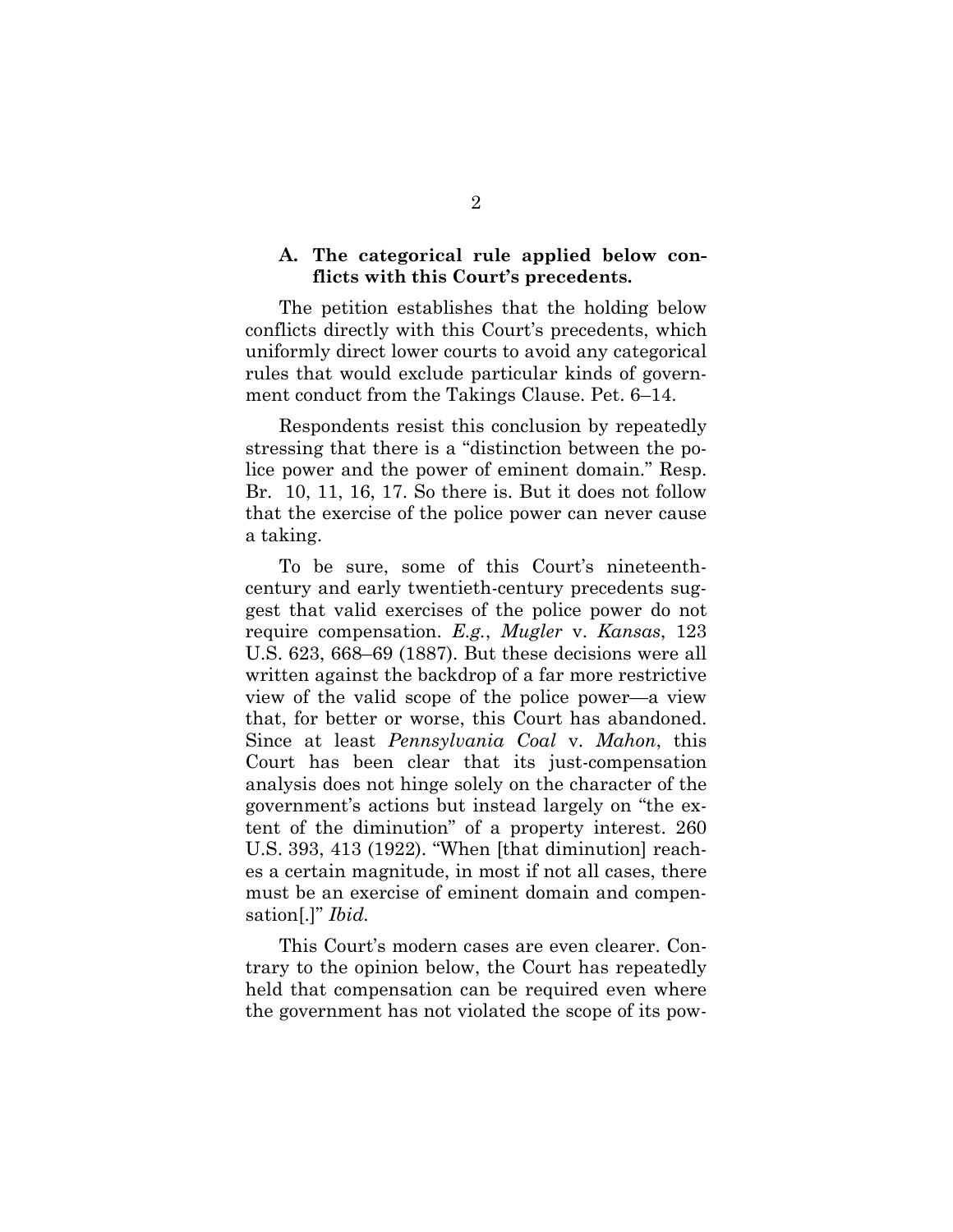ers under the Due Process Clause—most recently in *Arkansas Game & Fish Commission* v. *United States*, 568 U.S. 23 (2012). See also *Hawaii Hous. Auth.* v. *Midkiff*, 467 U.S. 229, 241–42 (1984) (holding that even "classic exercise[s] of a State's police powers" can require compensation); Pet. 6–7; 13–14.

Respondents assert that *Arkansas Game & Fish*  is different because that case "concerned the power of eminent domain." Resp. Br. 19. But the Court's opinion in *Arkansas Game & Fish* says no such thing.2 To the contrary, the Court's opinion uses the phrase "eminent domain" exactly once—and then only to note that the government in *Pumpelly* v. *Green Bay Co.*, 80 U.S. 166 (1872), had unsuccessfully "argued that the land had not been taken because the government did not exercise the right of eminent domain to acquire title to the affected property." 568 U.S. at 32; see also *ibid.* (explaining that *Pumpelly* had "reject[ed] that crabbed reading of the Takings Clause"). In other words, not only are Respondents mistaken in characterizing *Arkansas Game & Fish*  as a case about the "eminent domain power," the opinion itself points out that the government can effect a taking without using the "eminent domain power" at all.

Respondents' discussion of *Loretto* v. *Teleprompter Manhattan CATV Corp.*, 458 U.S. 419 (1982), is similarly unavailing. Respondents concede that *Loretto* explicitly held that an exercise of the police power could nonetheless require the payment of just

<sup>2</sup> Respondents' only citation for this characterization of *Arkansas Game & Fish* is to *Amerisource Corp.* v. *United States*, 525 F.3d 1149, 1154 (Fed. Cir. 2008), which does not discuss *Arkansas Game & Fish*.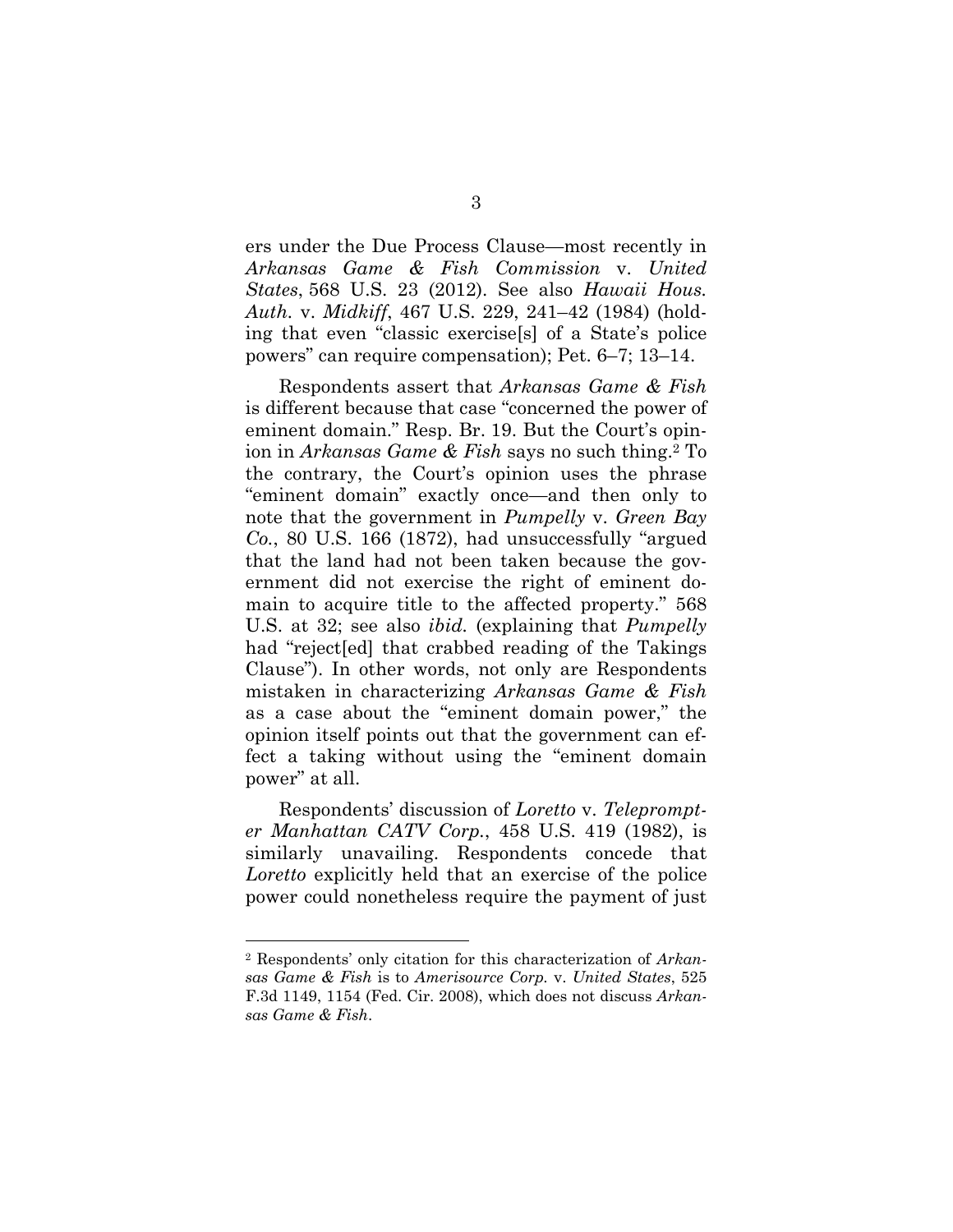compensation—that is, that *Loretto* squarely rejects the categorical rule adopted below. Resp. Br. 17–18. They protest only that *Loretto* should not matter because its holding was "narrow." *Id.* at 18. So it was. But it was not a narrow exception to a categorical exemption for the "police power.' It was a narrow exception to the general rule that "most takings claims turn on situation-specific factual inquiries." *Arkansas Game & Fish*, 568 U.S. at 31–32 (noting that *Loretto* represents one of the few "bright lines" in all of this Court's takings jurisprudence). The narrowness of *Loretto* is due to its adoption of a bright-line rule—permanent physical invasions are *always* a taking—not because it creates a limited exception to some other, broader bright line.

On Respondents' view, though, this Court's precedent is nothing but bright lines: Exercises of the eminent domain power categorically require compensation, and exercises of the police power are categorically exempt from takings analysis (except for certain exercises of the police power like the one in *Loretto*, which are categorically exempt from the categorical exemption). Resp. Br. 12–19.

But, as explained in the petition, this Court's cases are nowhere near so rigid. Pet. 7. To be sure, there are some government actions that are unlawful because they violate the Due Process Clause or some other constitutional guarantee. And unlawful acts can be enjoined or (absent sovereign immunity) result in an award of consequential damages. *Ibid.*  There are also, however, perfectly lawful government actions that result in takings. They do not give rise to claims for consequential damages, and they cannot generally be enjoined, but a property owner is nonetheless entitled to compensation for the property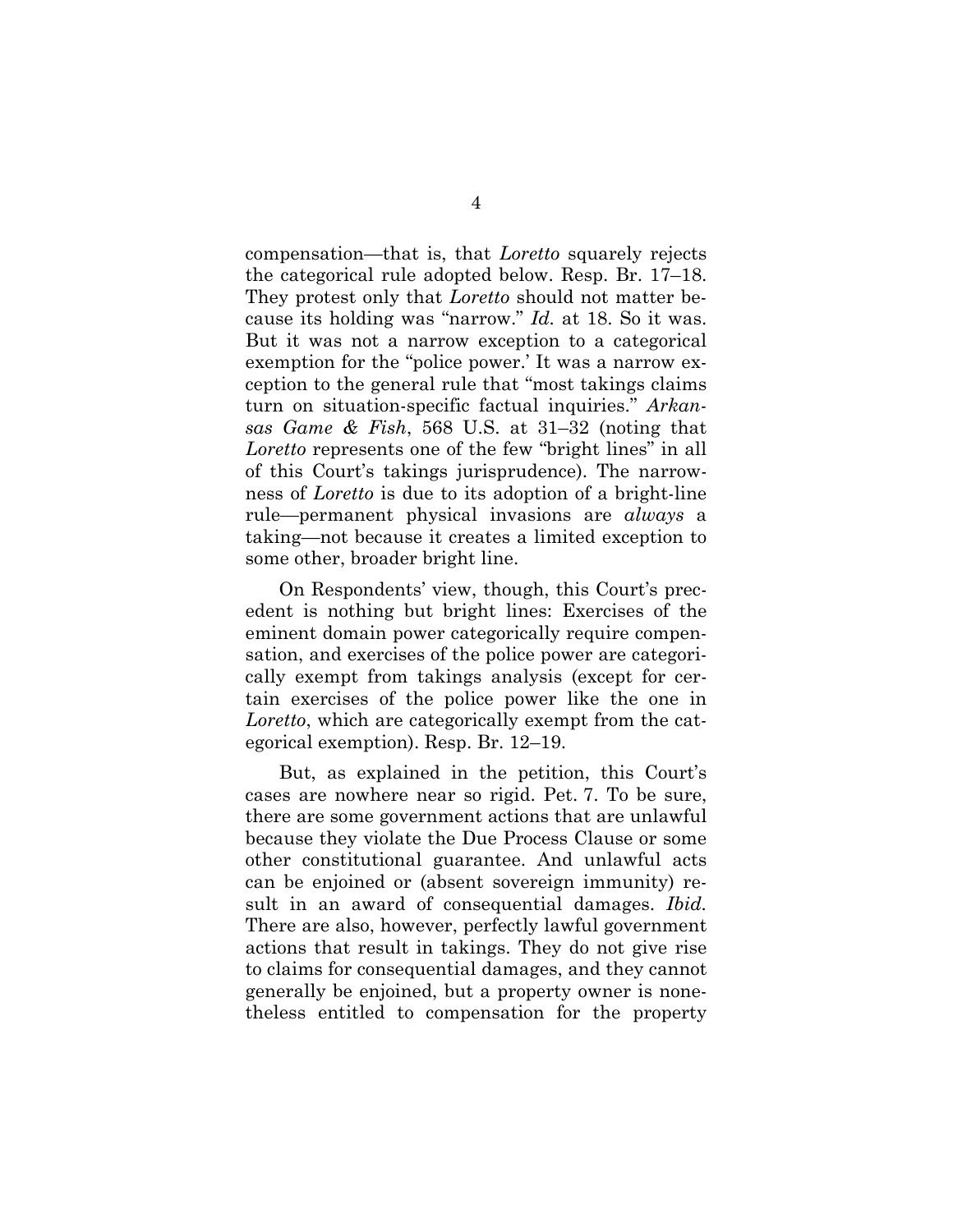taken or destroyed. See, *e.g.*, *Knick* v. *Twp. of Scott*, 139 S. Ct. 2162, 2175–76 (2019).

Respondents' insistence that lawful acts cannot be takings is wrong, and this error leads them astray (just as it did the Tenth Circuit). It is why, for example, Respondents are mistaken in relying on *Omnia Commercial Co.* v. *United States*, 261 U.S. 502 (1923). Resp. Br. 15. Respondents quote the decision accurately—it does, of course say that "[i]f, under any power, a contract or other property is taken for public use, the government is liable; but, if injured or destroyed by lawful action, without a taking, the government is not liable." 261 U.S. at 510. But it says this in the context of saying that the government does not owe consequential damages to a third party when it takes property. The plaintiff in *Omnia*  had a contract to purchase steel from the Allegheny Steel Company that was frustrated when the United States requisitioned the Company's entire production of steel for the year. *Id.* at 508. It sued, seeking its lost profits. *Ibid.* And it lost because the government only needs to pay for what it takes: The Allegheny Steel Company was entitled "to the just compensation guaranteed by the Constitution" for the steel taken, but the plaintiff could not recover for damages it suffered as a result of the government's lawful taking of the property. *Id.* at 510–11. Nothing in the opinion stands for the radical proposition that the Allegheny Steel Company's right to compensation would have evaporated if only government agents had seized or destroyed its steel as an exercise of "the police power."3

<sup>3</sup> This Court has long held that the term "taken" in this context encompasses the "destruction" of property as well. *E.g.*, *United States* v. *General Motors Corp*., 323 U.S. 373, 378 (1945).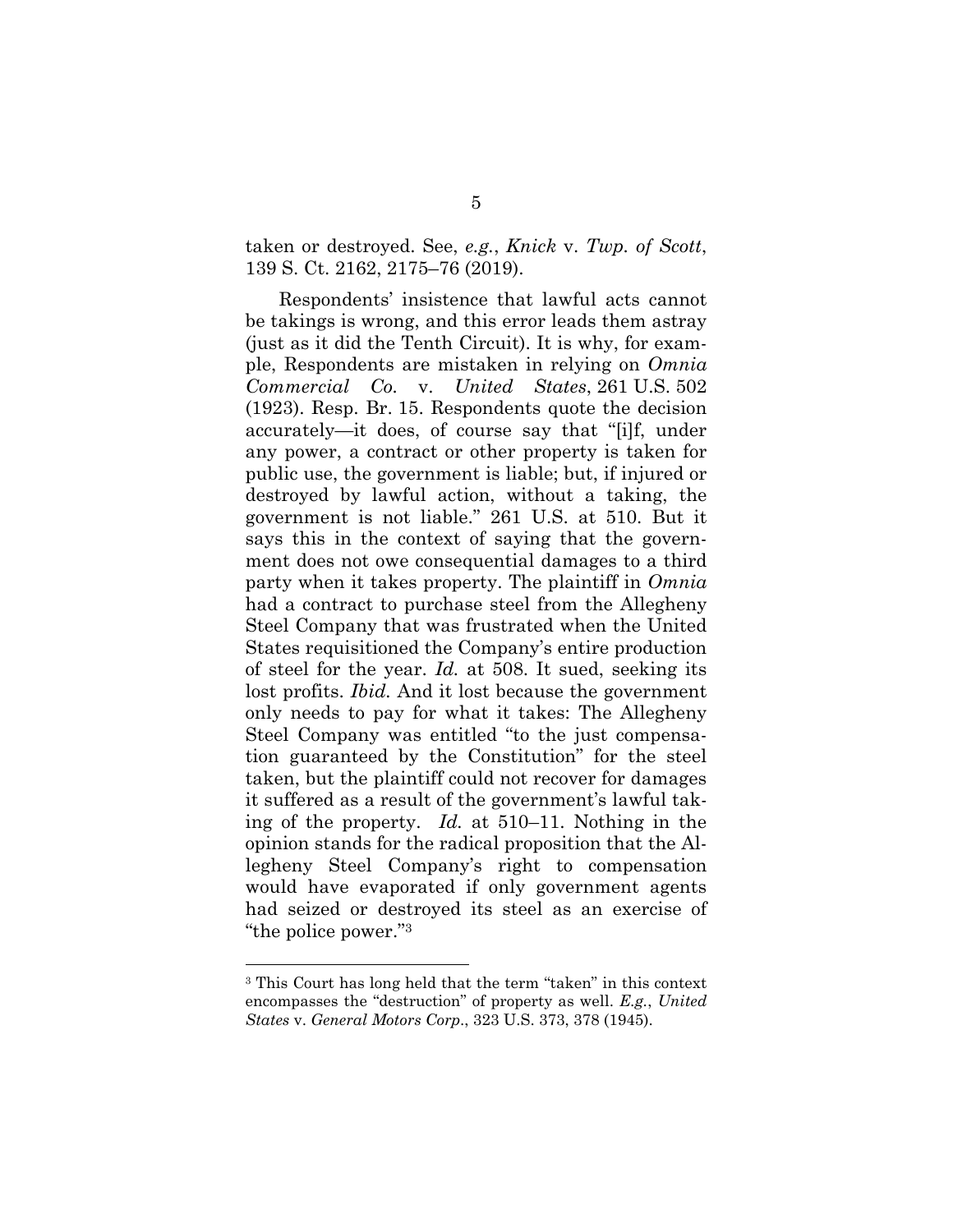Here, of course, Petitioners do not bring a claim for consequential damages—they do not say, for example, that the loss of the house interfered with a planned business meeting. Instead, they, like the Allegheny Steel Company, are entitled to the value of the actual property taken or destroyed.

Respondents' reliance on *Bennis* v. *Michigan*, 516 U.S. 442 (1996), suffers from the same erroneous conflation of the compensation requirement with the illegality of the government's action. Resp. Br. 15. Respondents suggest that *Bennis* stands for the proposition that "when a state acquires property 'under the exercise of governmental authority other than the power of eminent domain,' no just compensation is due." *Ibid.* But that cannot be true—after all, that is exactly the "crabbed reading of the Takings Clause" this Court has long rejected. *Arkansas Game & Fish*, 568 U.S. at 32. And, indeed, *Bennis*  says no such thing. *Bennis* held only that the "government may not be required to compensate an owner for property *which it has already lawfully acquired under the exercise of governmental authority* other than the power of eminent domain." *Bennis*, 516 U.S. at 452 (emphasis added). That is, *Bennis* holds that there exist other legal avenues by which they government can acquire property.

And of course there are: Civil judgments, foreclosures, and forfeitures are all means of extinguishing legal title without creating a Fifth Amendment taking. The government does not owe compensation when it wins a forfeiture judgment any more than it owes compensation when it forecloses on a tax lien. But saying there are *other lawful means* to acquire property without effecting a taking is different from saying, as Respondents do, that the government does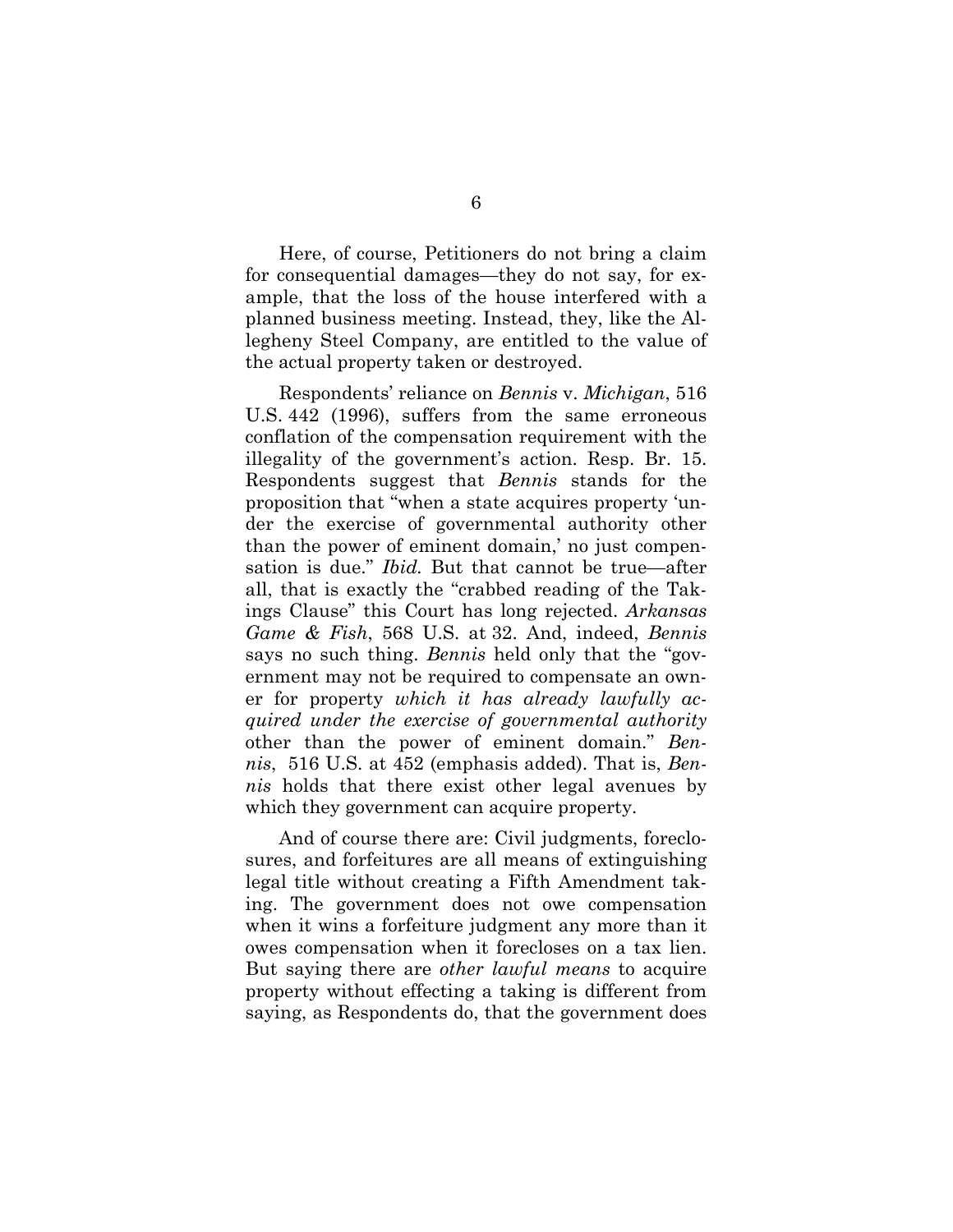not affect a taking *so long as it acts lawfully*. Cf. Resp. Br. 15. Again, takings are frequently perfectly lawful invasions of property; they are simply lawful invasions that require compensation. See *Knick*, 139 S. Ct. at 2176–77. Nothing in *Bennis* is in tension with that basic truth.

This Court's precedents have, over and over, recognized that valid exercises of the police power can cause takings for which the government must pay just compensation. And this Court has also emphatically forbidden the creation of new categorical exemptions from those requirements. The lower court's adoption of a blanket "police power" exemption therefore conflicts directly with this Court's plain instructions, and the petition for certiorari should be granted.

# **B. The split of authority is no less real because the cases comprising the split involved different facts and circumstances.**

Respondents admit that there is a split of authority on the question presented. Resp. Br. 20-21 ("[*M*]*ost* state courts analyzing the distinction between the power of eminent domain and the police power have also ruled consistently." (emphasis added)). They attempt to minimize any split, though, by arguing that the cases at issue concerned different "facts and circumstances." Resp. Br. 20. But that is precisely the point of the question presented: Do facts and circumstances matter in an inverse condemnation case, or are all exercises of the police power categorically exempt from the Fifth Amendment's Just Compensation Clause? The state court cases Petitioners identified all say that the specific circumstances matter (even if those circumstances do not always mean compensation is owed). The deci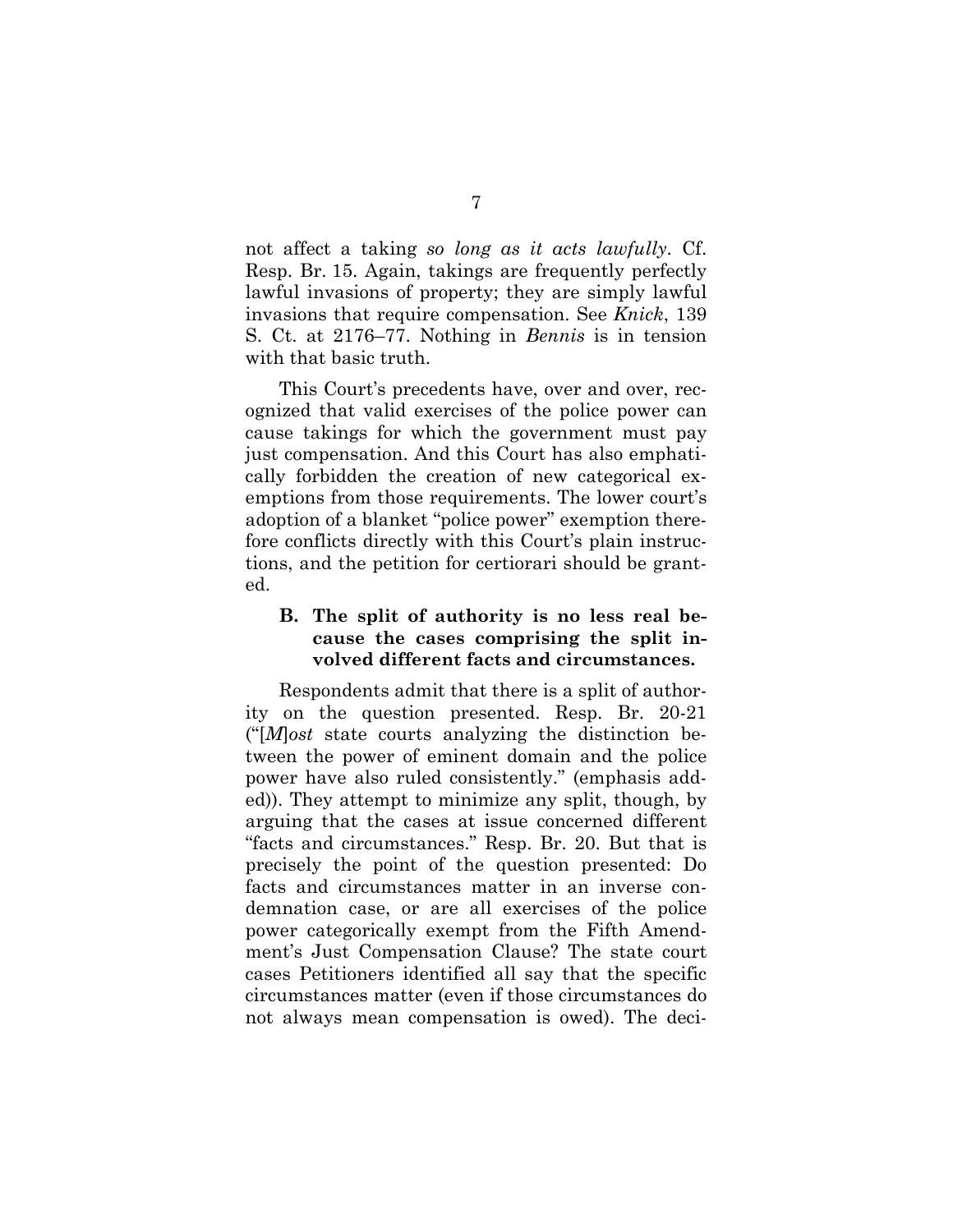sion below, like other recent federal cases, says compensation is never due so long as the government is using the "police power." That is sufficient to demonstrate a split worthy of review.

So it does not matter that *Brewer* v. *State*, 341 P.3d 1107 (Alaska 2014), was about firefighting or that *Garrett* v. *City of Topeka*, 916 P.2d 21 (Kan. 1996), was about regulatory takings; both cases rejected a police power exception to the Takings Clause. Nor does it matter that *Soucy* v. *State*, 506 A.2d 288 (N.H. 1985), concerned what the court called "the judicial power" because the court's decision was premised, in part, on an explicit distinction between the judicial power (which it held is categorically exempt from the Fifth Amendment) and the police power, which it acknowledged is not. *Id.* at 292. And Respondents' only response to *Just* v. *Marinette Cty.*, 201 N.W.2d 761 (Wis. 1972), is to quote a sentence from the opinion that directly conflicts with the ruling below. Compare Resp. Br. 23 ("'[T]he necessity for monetary compensation for loss suffered to an owner by police power restriction arises when restrictions are placed on property in order to create a public benefit rather than to prevent a public harm.'" (quoting *Just*, 201 N.W.2d at 767)) with App. 15 (noting that no compensation would be owed if the Lechs' home was destroyed "for the public good" rather than "for public use").4 The state decisions are irreconcila-

<sup>4</sup> Respondents also half-heartedly complain that some of these cases concerned state constitutions. Resp. Br. 21. But all of them relied in whole or in part on federal authority. See, *e.g.*, *Brewer*, 341 P.3d at 1115 & nn. 42–44. And none explicitly premises its holding on some unique aspect of its state's constitution. In the absence of such an express statement of independent state grounds, this Court has generally presumed that state courts are applying the U.S. Constitution in these circum-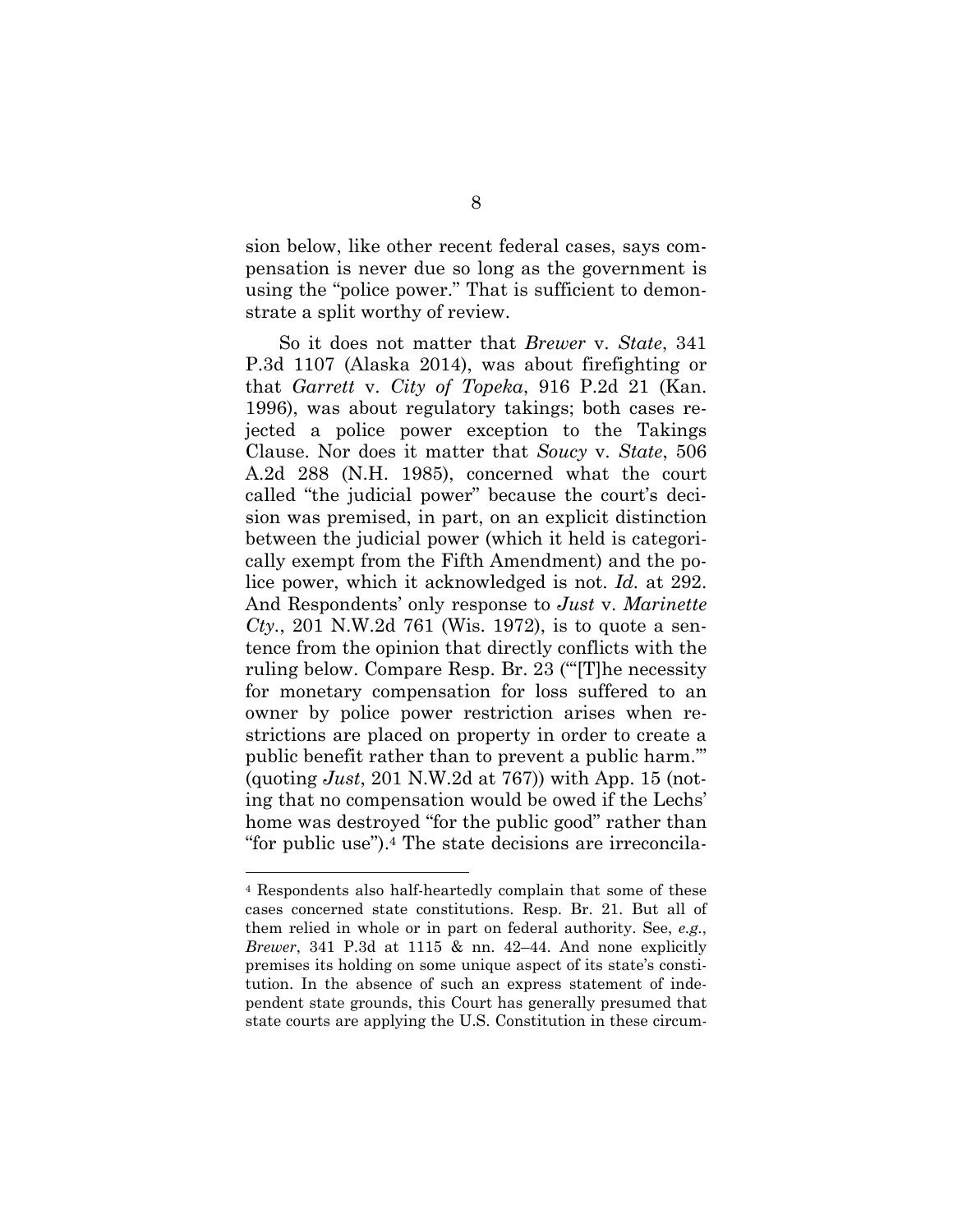ble with the federal decisions, which is a split of authority worthy of this Court's intervention.

#### **C. The question presented is important.**

The question presented is important because virtually everything state and local governments do is an exercise of the police power. If exercises of the police power cannot give rise to a claim for just compensation, then valid claims for just compensation will be vanishingly rare. The ruling below is the latest in a growing trend of federal courts adopting this exception, and this Court's intervention is warranted to return the lower courts to the appropriate factdependent approach to the Just Compensation Clause.

Respondents argue that there is no cause for concern because the broad sweep of the police power has long been established. Br. 29–30. So it has, but the scope of the police power is not at issue in this case. Federal courts have only recently begun holding that the "police power" is categorically exempt from the Just Compensation Clause. Pet. 23. It is *that* growing trend that threatens to undermine this Court's just-compensation jurisprudence more generally, and it is that growing trend that justifies this Court's intervention. *Ibid.* 

Respondents' remaining arguments—that the S.W.A.T. tactics here were reasonable (Resp. Br. 30– 31) or that police officers face unique pressures that should exempt their actions from the Just Compensation Clause (Resp. Br. 31)—do not go to the importance of the question presented but only to the ultimate merits of this case. And even there they are of

stances. See *Michigan* v. *Long*, 463 U.S. 1032, 1044 (1983). That is sufficient to demonstrate a split.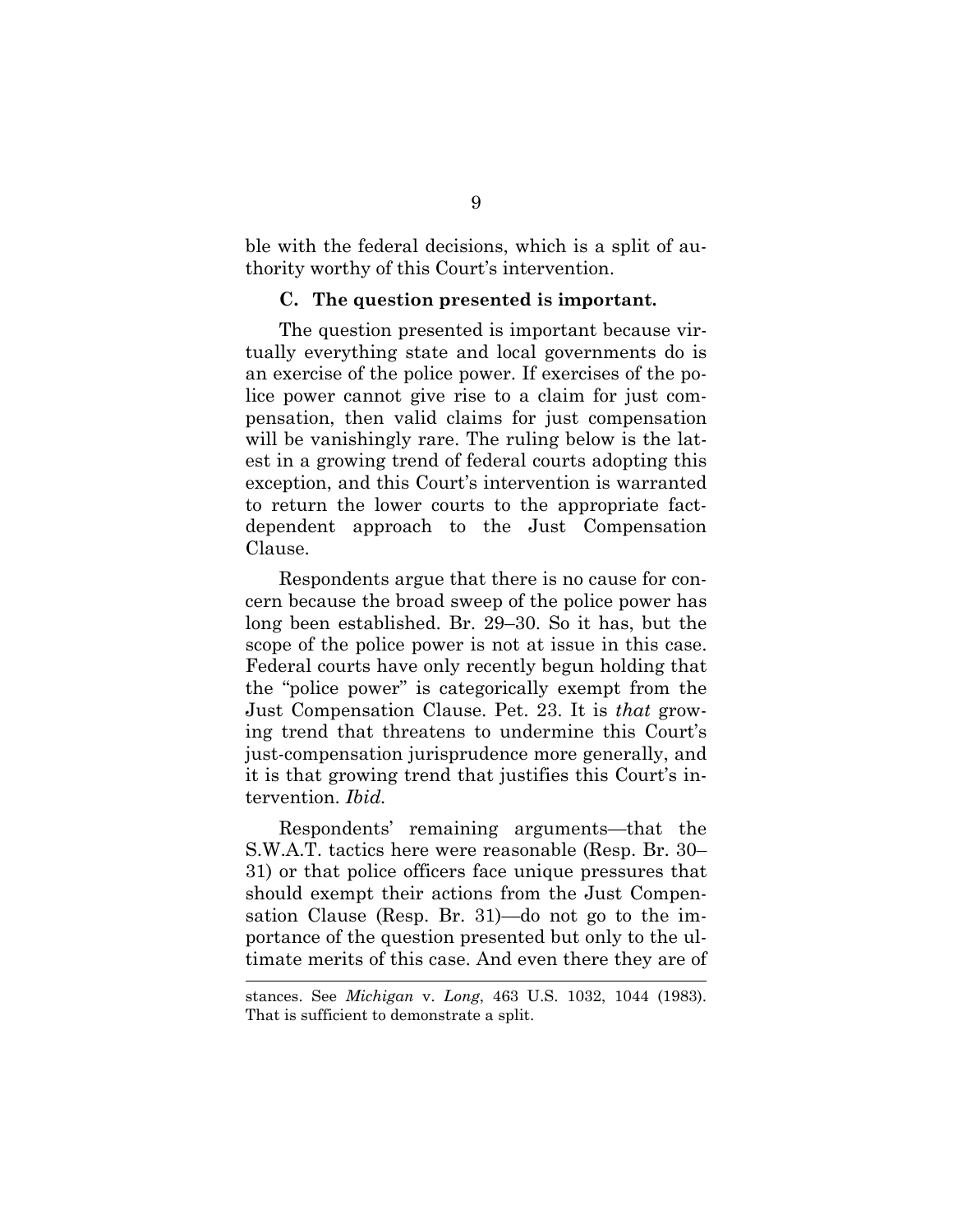limited relevance: Petitioners do not dispute (and this Court would not have to resolve) the reasonableness of the police's tactics. Pet. 25. Neither do the incentives of individual police officers matter. After all, no individual officer could be held liable under the Just Compensation Clause—and, in any event, any number of genuinely vital government activities are nonetheless subject to the requirements of the Clause. The question of whether activities undertaken through the "police power" should entirely be exempt from Just Compensation analysis is an important one, and the petition for certiorari should be granted so this Court can answer it.

### **D. This case is a good vehicle.**

Respondents argue that this case is a poor vehicle for review only because the district court had an alternate ground for its decision, which the 10th Circuit did not reach. That is no barrier to this Court's review: The fact that other issues may have to be resolved in further proceedings has never been a reason not to grant review of a cleanly presented question that was the sole basis of a lower court's decision. See, *e.g.*, *Arkansas Game & Fish Comm'n*, 568 U.S. at 40 (2012) (reversing and noting that "preserved issues remain open for consideration on re $mand$ ").<sup>5</sup>

<sup>&</sup>lt;sup>5</sup> Though the question is not presented, the district court was wrong to rely on an "emergency exception" to the Takings Clause. The emergency doctrine was historically a defense to individual tort liability, not to governmental takings liability. See *United States* v. *Russell*, 80 U.S. 623, 628 (1871) ("[T]he officer taking private property for such a purpose, if the emergency is fully proved, is not a trespasser, and that the government is bound to make full compensation to the owner."). Petitioners and Respondents would certainly litigate this issue in the event